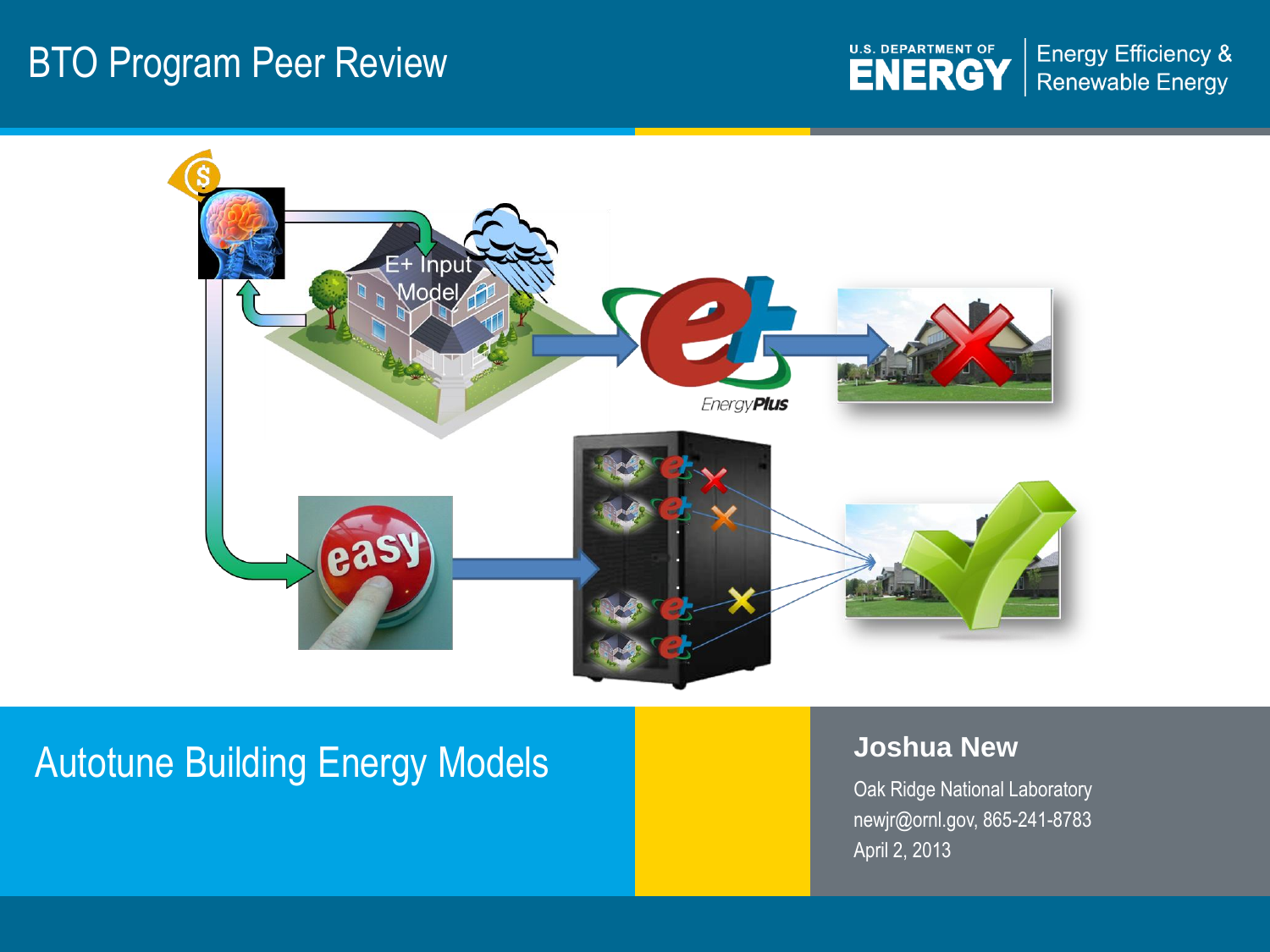**U.S. DEPARTMENT OF Energy Efficiency & ENERGY Renewable Energy** 

### Problem Statement:

- "All (building energy) models are wrong, but some are useful" – 22%-97% different from utility data for 3,349 buildings
- More accurate models are more useful
	- Error from inputs and algorithms for practical reasons
	- Useful for cost-effective energy efficiency (EE) at speed and scale
- Calibration is required to be (legally) useful
	- ASHRAE G14 (NMBE<5/10% and CV(RMSE)<15/30% monthly/hourly)
- Manual calibration is risk/cost-prohibitive
	- Development costs 10-45% of federal ESPC projects <\$1M
- Need robust and scalable automated calibration for market
	- Adjusts parameters in a physically realistic manner
	- Scales to any available data and model (audit)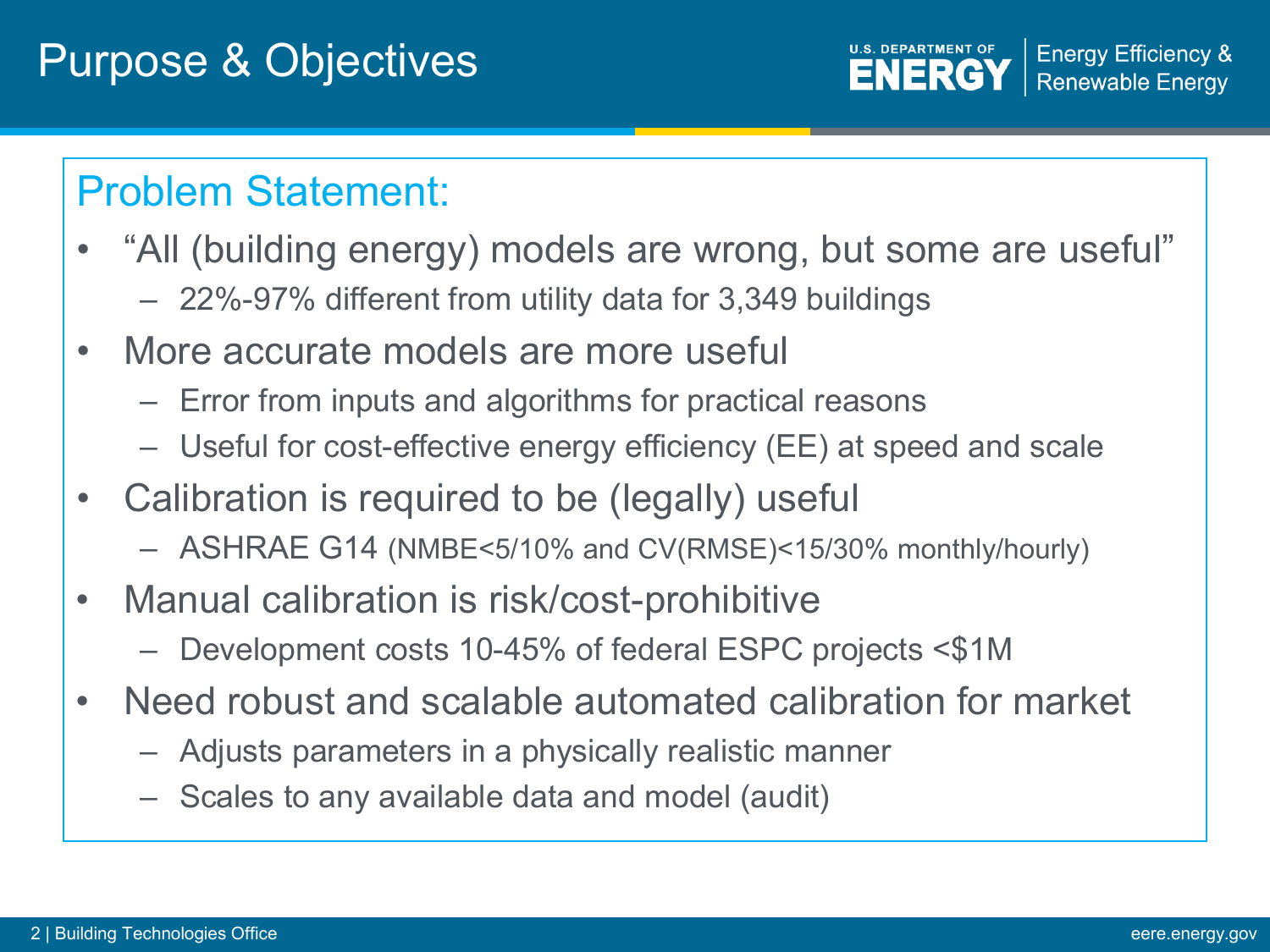**Energy Efficiency & U.S. DEPARTMENT OF ENERG Renewable Energy** 

### Impact of Project:

- Reduces transaction cost of developing and selling EE improvement projects in existing buildings
- Enables the ESCO business model to reach smaller buildings and projects
- Enables speed and scale deployment approaches based on every building in served area having a continuously maintained calibrated model (audit)
- Enables tracked actual performance of implemented EE measures to improve model (audit) over time

Project endpoint is an automated calibration package that users of simulation tools can deploy as they choose.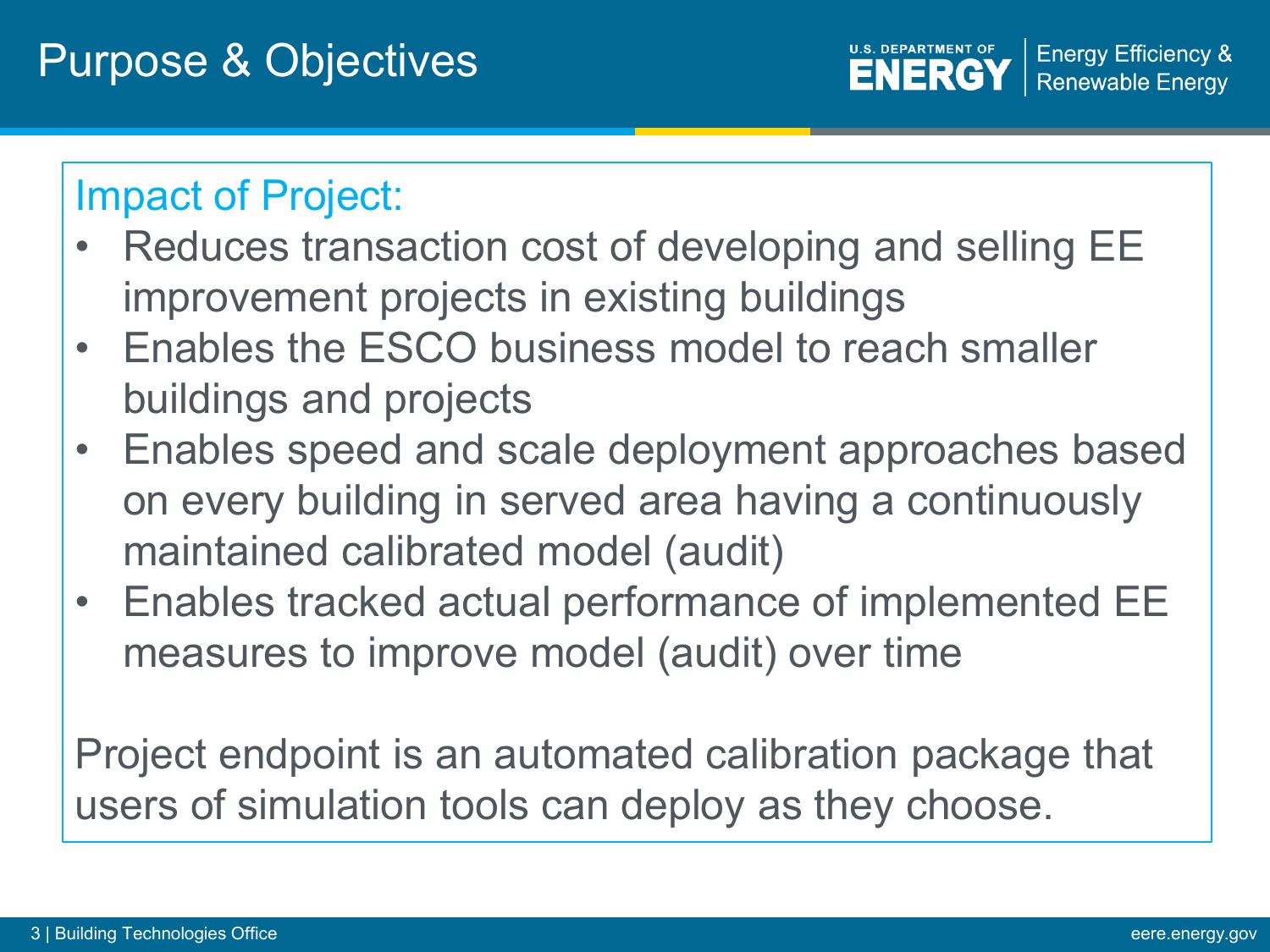**U.S. DEPARTMENT OF Energy Efficiency & ENERGY Renewable Energy** 

### Project Focus:

Objective: Develop a generalized, automated model (audit) tuning methodology that enables the model (audit) to reproduce measured data as best it can, by selecting bestmatch input parameters in a systematic, automated, and repeatable fashion.

BTO Goals: supports the BTO overarching goal of reducing building energy use 50% by 2030

BTO strategic programs: Autotune is listed as a "key service" within the BTO Strategic BEM Portfolio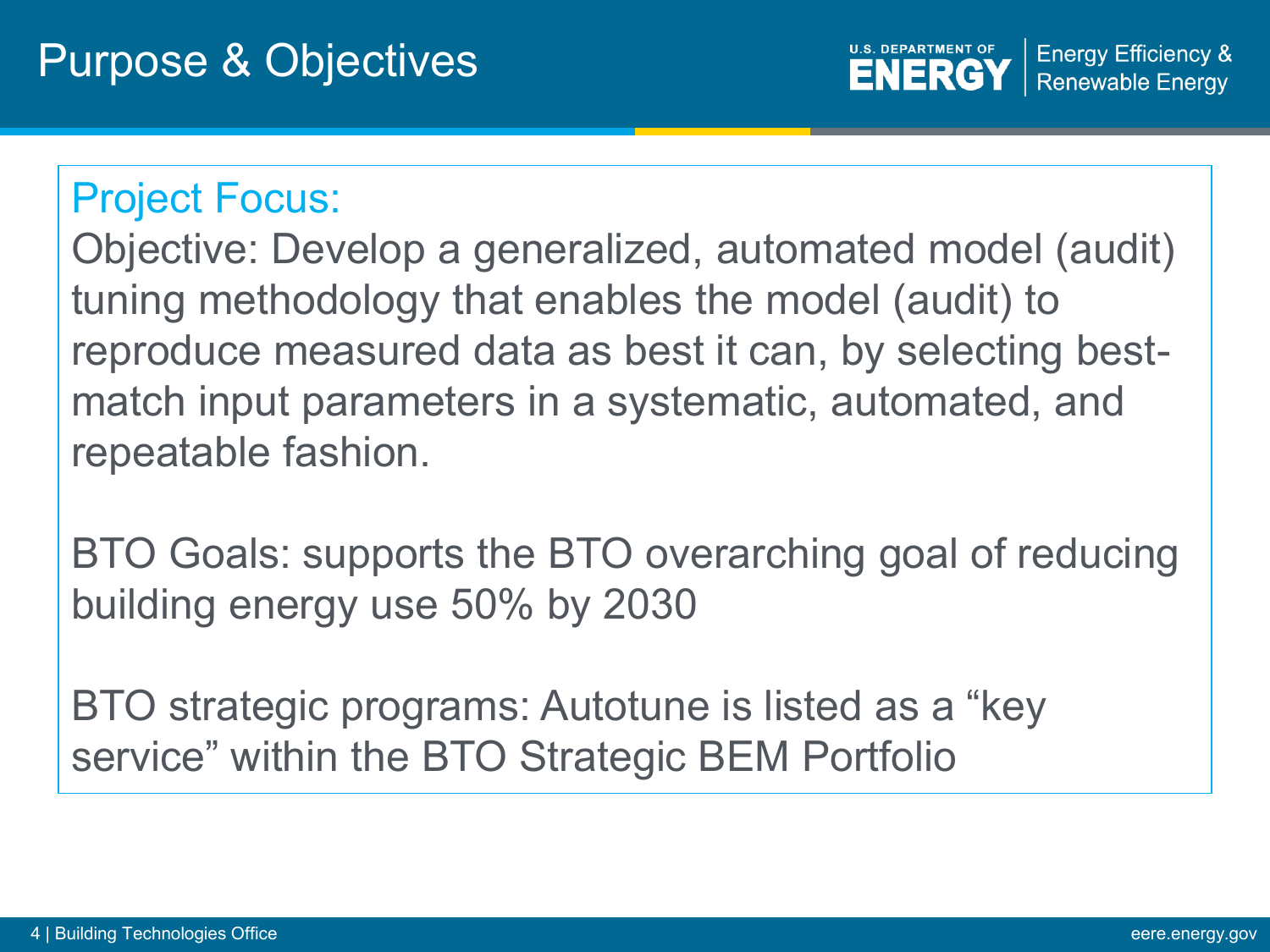# Approach:

- Multi-objective optimization algorithms to minimize error between simulation output and measured data by intelligently adjusting building model inputs
- Sensitivity analysis and uncertainty quantification to determine importance of individual parameters
- Suite of machine learning algorithms to generate calibration functions based on building dynamics
- Quantify trade-off between tuning accuracy and amount of data available
- Creation of intuitive Autotune application on user's PC or website with database, software tools, and accelerated tuning agents in the background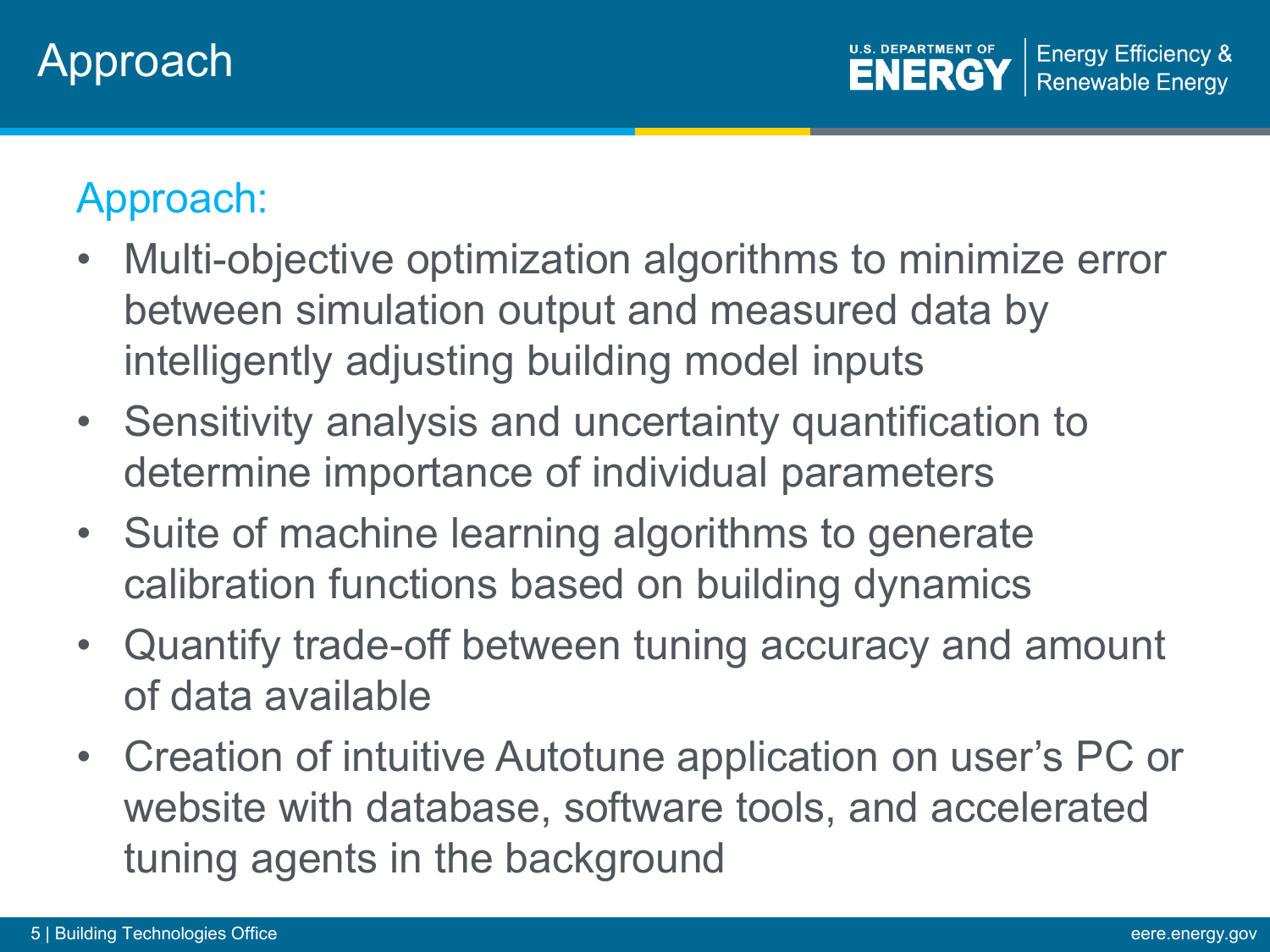## Approach

**U.S. DEPARTMENT OF Energy Efficiency & ENERGY Renewable Energy** 

## Approach:

- Demonstrations of end-to-end Autotune prototype on:
	- ORNL's fleet of research houses and light commercial test buildings (flexible research platforms)
	- Weatherization and audit buildings "in the wild"

### Key Issues:

- How well does it reproduce measured data?
- How long does it take?
- How well does this represent the actual building?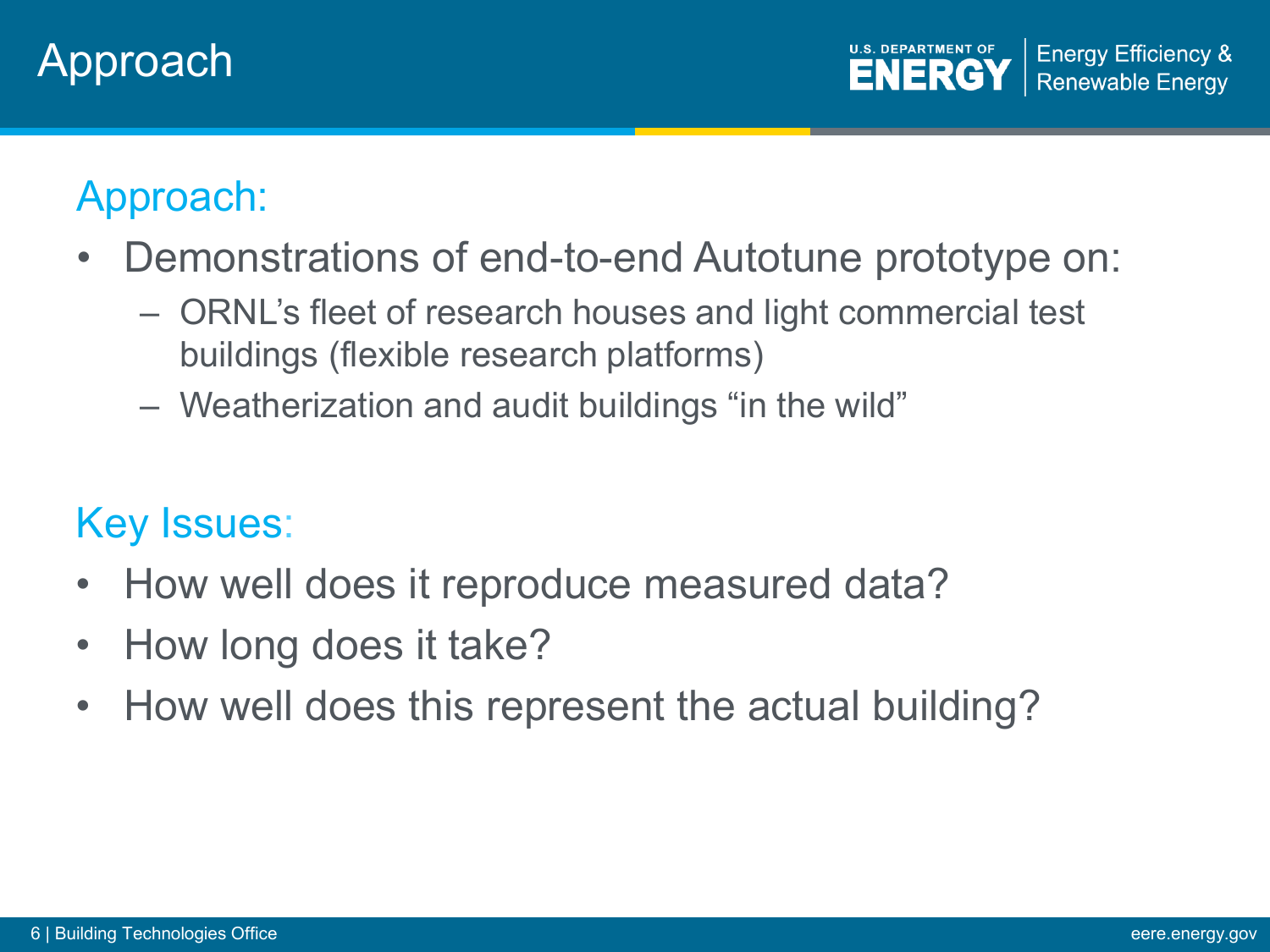

### Distinctive Characteristics:

- Method scalable to available data
- Methods employed are model (audit) agnostic
- Can be used to speed up model (audit) runtime
- Capabilities in place for big data mining
- Interactive dashboard for Autotune progress
- Repeatable tuning results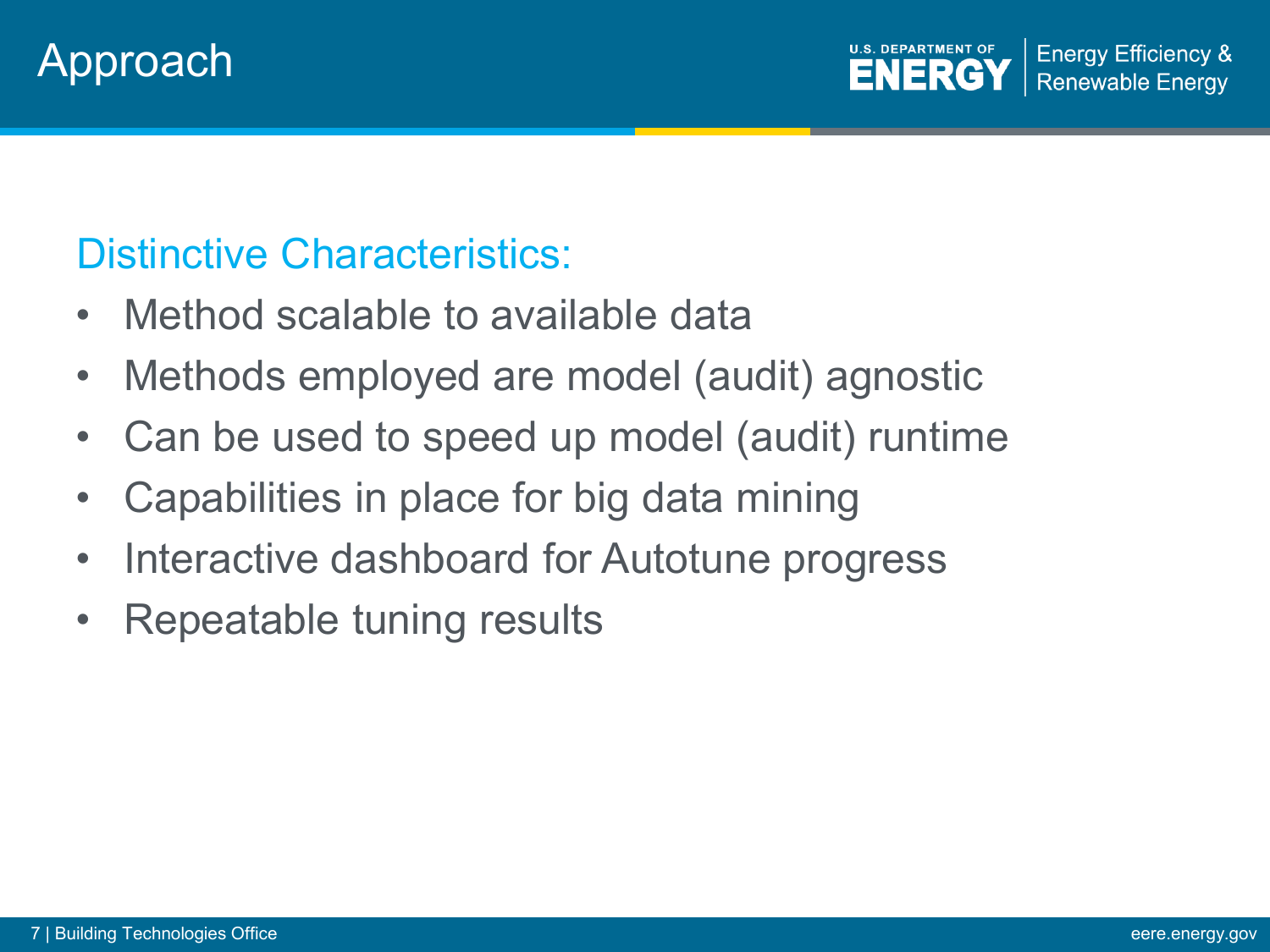### Accomplishments:

- End-to-end Windows desktop prototype created
- Overnight tuning of envelope-only parameters, 61% as accurate as 4 man-months of effort
- Autotune 156 EnergyPlus inputs in 3 hours on desktop was within 30¢ /day (actual use \$4.97/day)
- Autotune for National Energy Audit Tool (NEAT)
	- 15 inputs (±30%), reduced error 48%, 20mins on netbook
	- Experts would have tuned same way; 9,154 buildings
- Trinity test shows G14 compliance and realistic tuning
	- Outputs: CV(RMSE)<2.5%, NMBE<1% both hourly and monthly
	- Inputs: For 60% range, Autotune is close to real value (within 8% when tuning to hourly data, 15% when tuning to monthly data)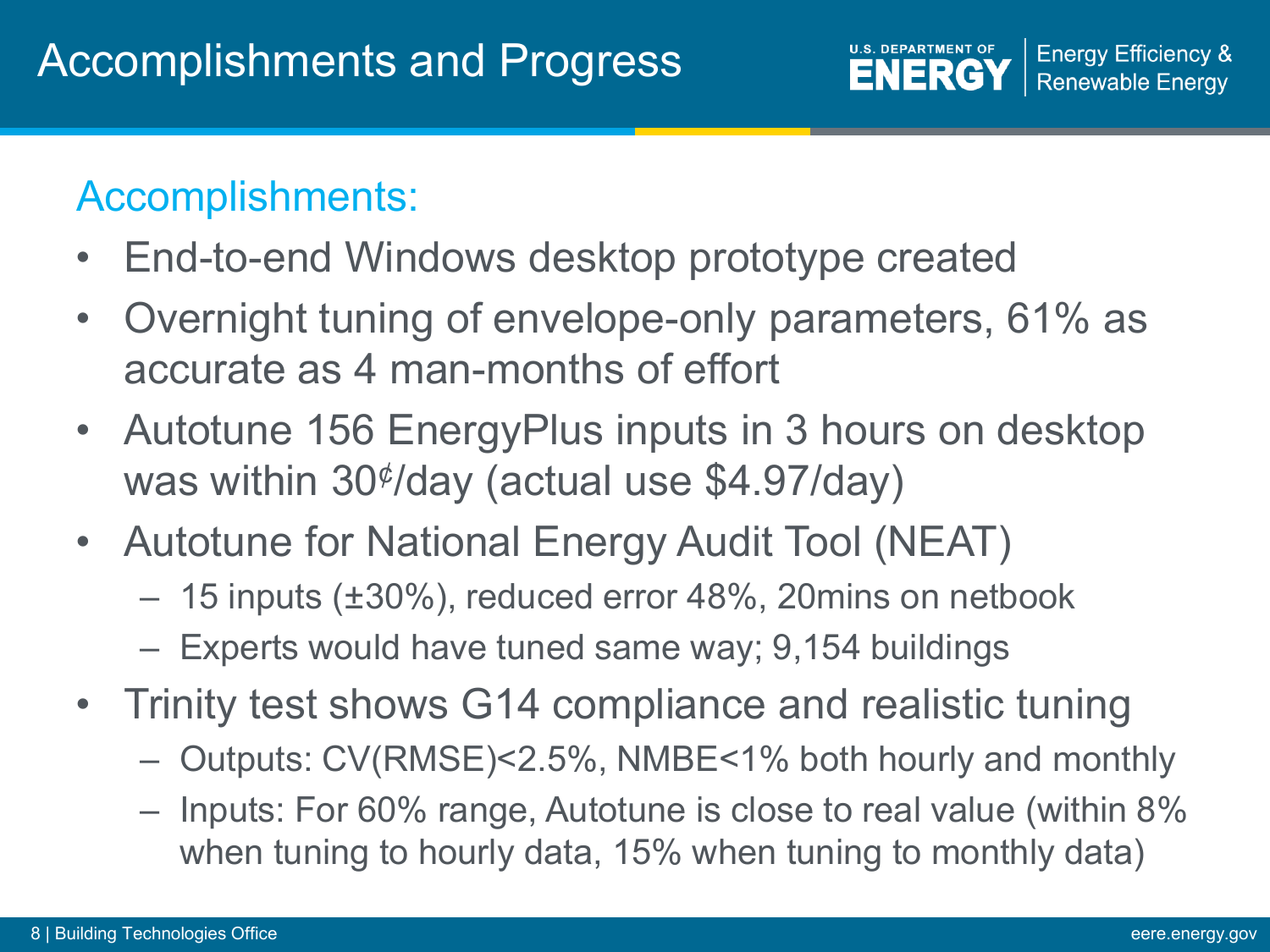### **Energy Efficiency & ENERGY Renewable Energy**

### Accomplishments:

- Titan scalability 65k cores, 262,144 EnergyPlus (9TB), 44mins
- MLSuite allows easy use of software on supercomputers
- Tableau and Google Vis API interactive visualization and comparison of all Autotune experiments



**U.S. DEPARTMENT OF** 

# Progress on Goals:

- Tuning accuracy satisfies ASHRAE Guideline 14
- Less than 3 hours on standard computer
- Physically realistic results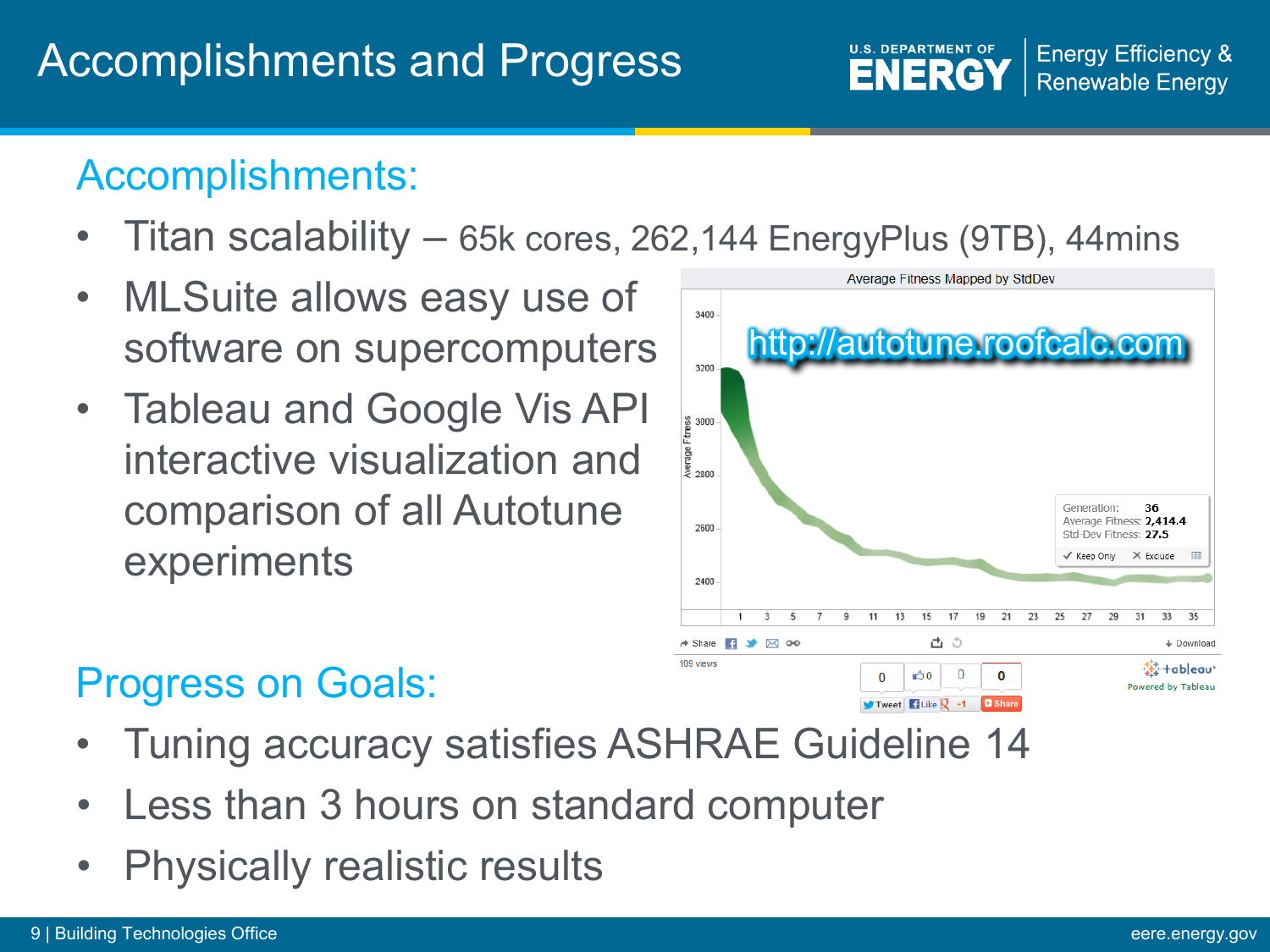

### Awards/Recognition:

- 2+ million core-hours, 4 competitive awards (free cost share)
- Extreme Science and Engineering Discovery Environment (XSEDE)
	- Nautilus 30k core-hours (CY11), 200k (CY12), 500k (CY13)
- Oak Ridge Leadership Computing Facility (OLCF)
	- Jaguar 500k core-hours (CY12), Titan 500k (CY13), Frost 200k (CY13), Lens/EVEREST (CY12&13)



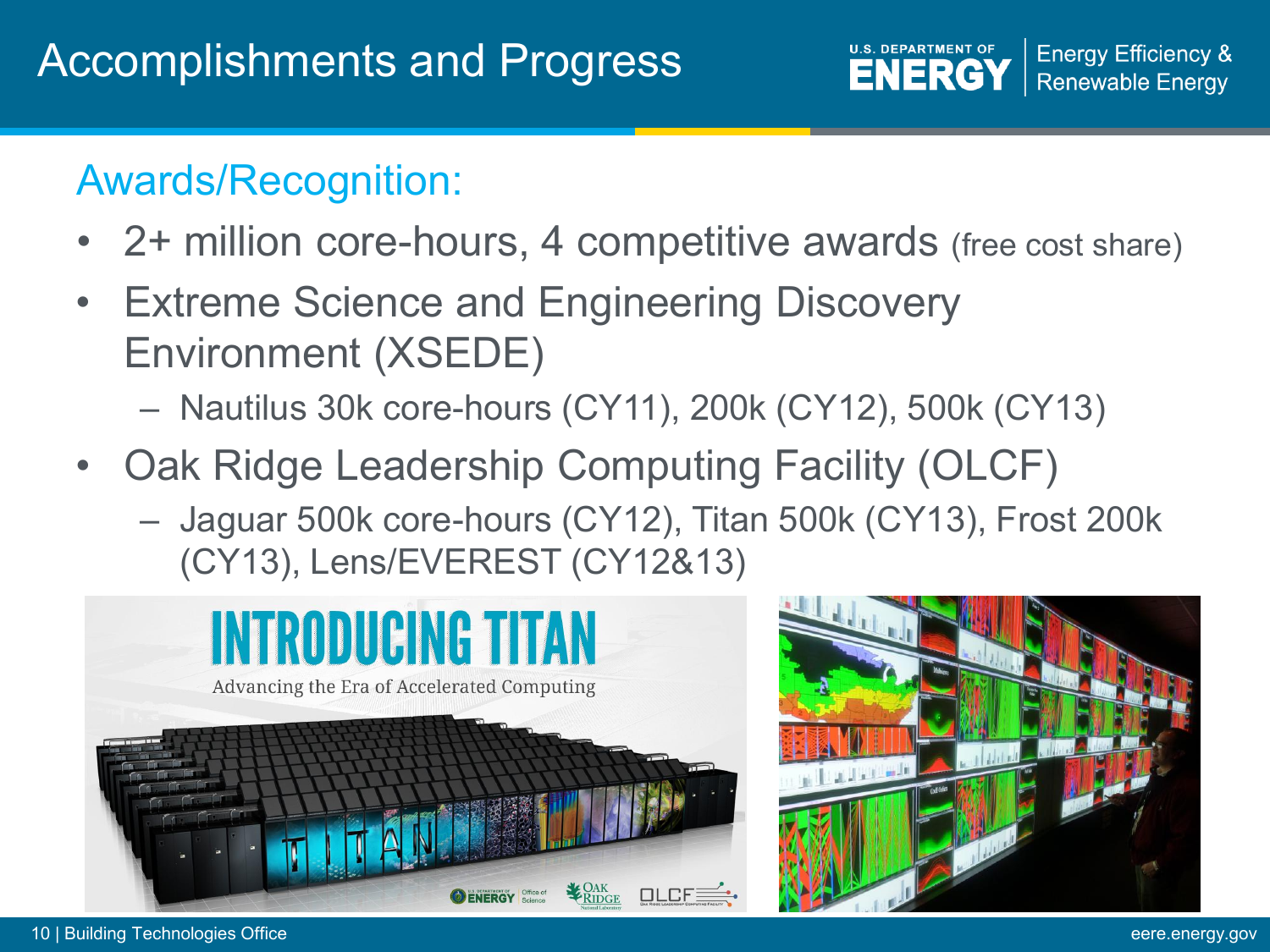

Project initiation date: Oct. 2011 (FY12) Project planned completion date: Sept. 2014 (FY14) Schedule and Milestones:

FY12 – 10 DOE deliverables on time and budget

FY13 – 7 of 14 DOE deliverables so far, all on time and budget

| <b>Summary</b>                                                  |                  |                    |          |          |                    | Legend                                             |                                   |                       |         |                    |                            |          |
|-----------------------------------------------------------------|------------------|--------------------|----------|----------|--------------------|----------------------------------------------------|-----------------------------------|-----------------------|---------|--------------------|----------------------------|----------|
| <b>WBS Number or Agreement Number</b>                           |                  | 312856DC, 312856DF |          |          |                    |                                                    |                                   | <b>Work completed</b> |         |                    |                            |          |
| <b>Project Number</b>                                           | FY12-08, FY13-02 |                    |          |          | <b>Active Task</b> |                                                    |                                   |                       |         |                    |                            |          |
| <b>Agreement Number</b>                                         | BT0201, BT0305   |                    |          |          |                    | <b>Milestones &amp; Deliverables (Original Pla</b> |                                   |                       |         |                    |                            |          |
|                                                                 |                  |                    |          |          |                    |                                                    | Milestones & Deliverables (Actual |                       |         |                    |                            |          |
|                                                                 |                  | <b>FY2012</b>      |          |          |                    | FY2013<br><b>FY2014</b>                            |                                   |                       |         |                    |                            |          |
|                                                                 |                  | (Jan-Ma            |          |          |                    |                                                    |                                   |                       |         |                    |                            | (Jul-Sep |
|                                                                 | (Octt-D          |                    | (Apr-Jul | (Jul-Sep | (Octt-D            | (Jan-Ma                                            | (Apr-Ju                           | (Jul-Sep              | (Octt-D | Uan-M <sub>i</sub> | (Apr-Ju                    |          |
| Task / Event                                                    | ទី               | g                  | G,       | g        | đ                  | g                                                  | ဗိ                                | ð.                    | ដ       | g                  | <b>ვ</b>                   | g        |
|                                                                 |                  |                    |          |          |                    |                                                    |                                   |                       |         |                    |                            |          |
| <b>Project Name: Autotune E+ Building Models</b>                |                  |                    |          |          |                    |                                                    |                                   |                       |         |                    |                            |          |
| D1) Sensitivity analysis of ZEBRAlliance E+ building model      |                  |                    |          |          |                    |                                                    |                                   |                       |         |                    |                            |          |
| D2) Mapping mechanism for E+ to sensor data                     |                  |                    |          |          |                    |                                                    |                                   |                       |         |                    |                            |          |
| D3) Heterogeneous learning systems for directed variable tuning |                  |                    |          |          |                    |                                                    |                                   |                       |         |                    |                            |          |
| D4) Initial Autotune status and performance report              |                  |                    |          |          |                    |                                                    |                                   |                       |         |                    |                            |          |
| 1) Autotune Reporting                                           |                  |                    |          |          |                    |                                                    |                                   |                       |         |                    |                            |          |
| 2) Monthly utility bill calibration                             |                  |                    |          |          |                    |                                                    |                                   |                       |         |                    |                            |          |
| 3) Building templates                                           |                  |                    |          |          |                    |                                                    |                                   |                       |         |                    |                            |          |
| 4) Autotune capabilities                                        |                  |                    |          |          |                    |                                                    |                                   |                       |         |                    |                            |          |
| 5) Reporting and Travel                                         |                  |                    |          |          |                    |                                                    |                                   |                       |         |                    | <u>, a. o. o. o. g. go</u> |          |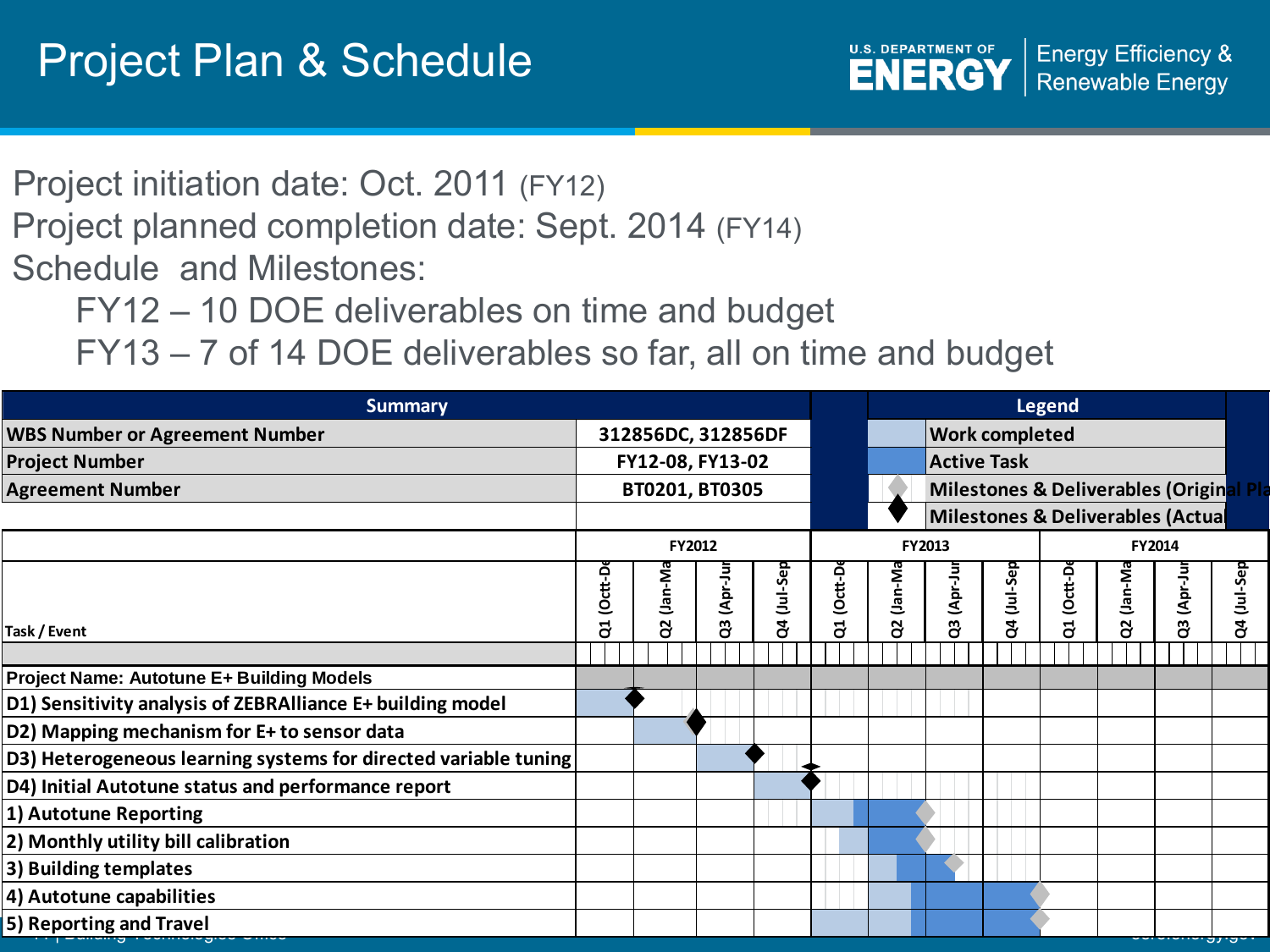### Cost to Date:

- FY12: fully costed
- FY13: \$119k (45%)

| <b>Budget History</b> |            |            |            |  |  |  |  |  |  |
|-----------------------|------------|------------|------------|--|--|--|--|--|--|
| FY2012                |            | FY2013     |            |  |  |  |  |  |  |
| <b>DOE</b>            | Cost-share | <b>DOE</b> | Cost-share |  |  |  |  |  |  |
| <b>\$650k</b>         | \$980k     | \$264k     | \$1,225k   |  |  |  |  |  |  |

### Funding Sources:

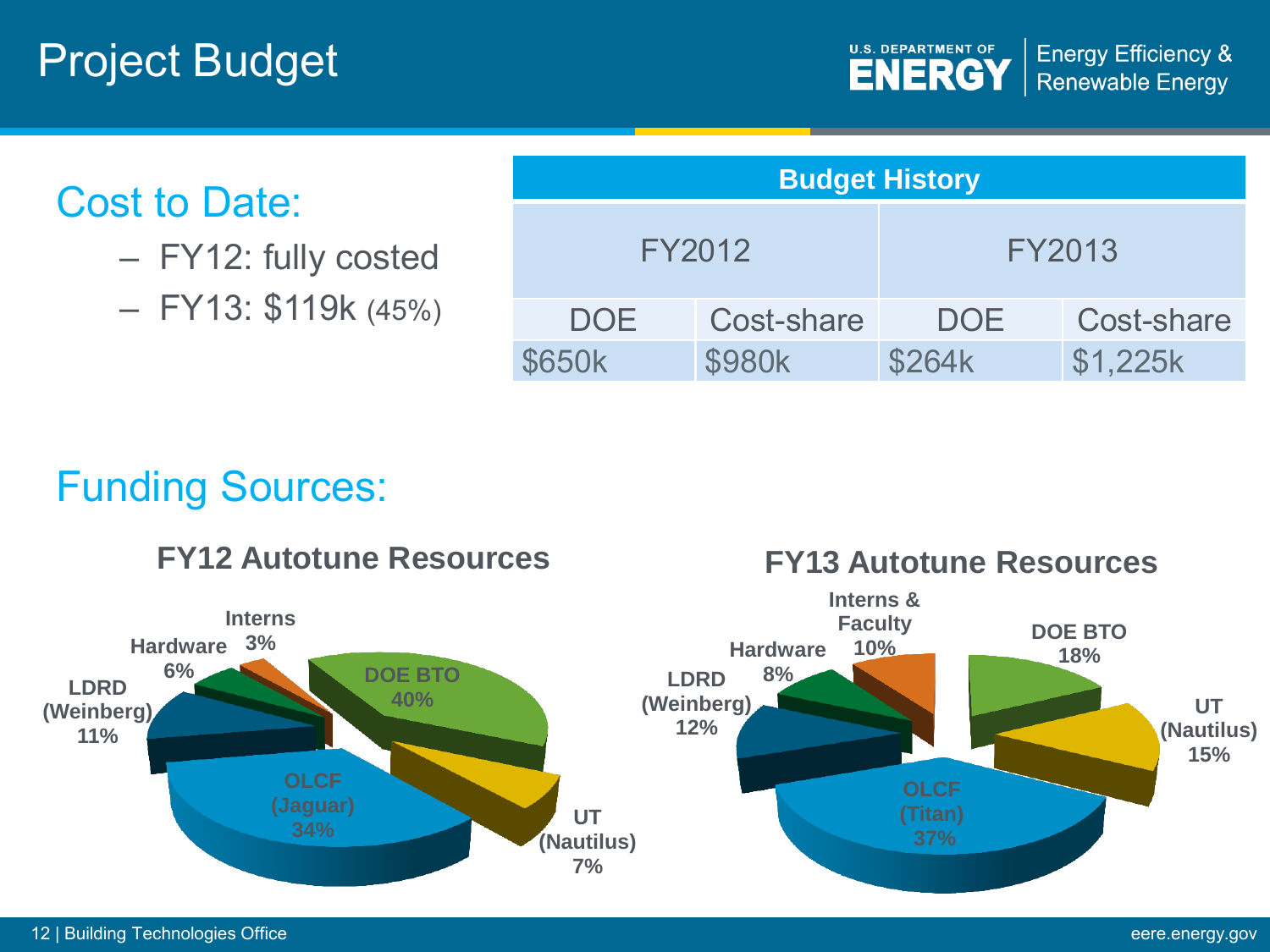# Project Integration, Collaboration & Market Impact

**U.S. DEPARTMENT OF ENERGY** 

**Energy Efficiency & Renewable Energy** 



### Technology Transfer, Deployment, Market Impact:

- Autotune Invention Disclosure filed
- 5 software systems to copyright and release
- Plan to deploy Autotune in FY13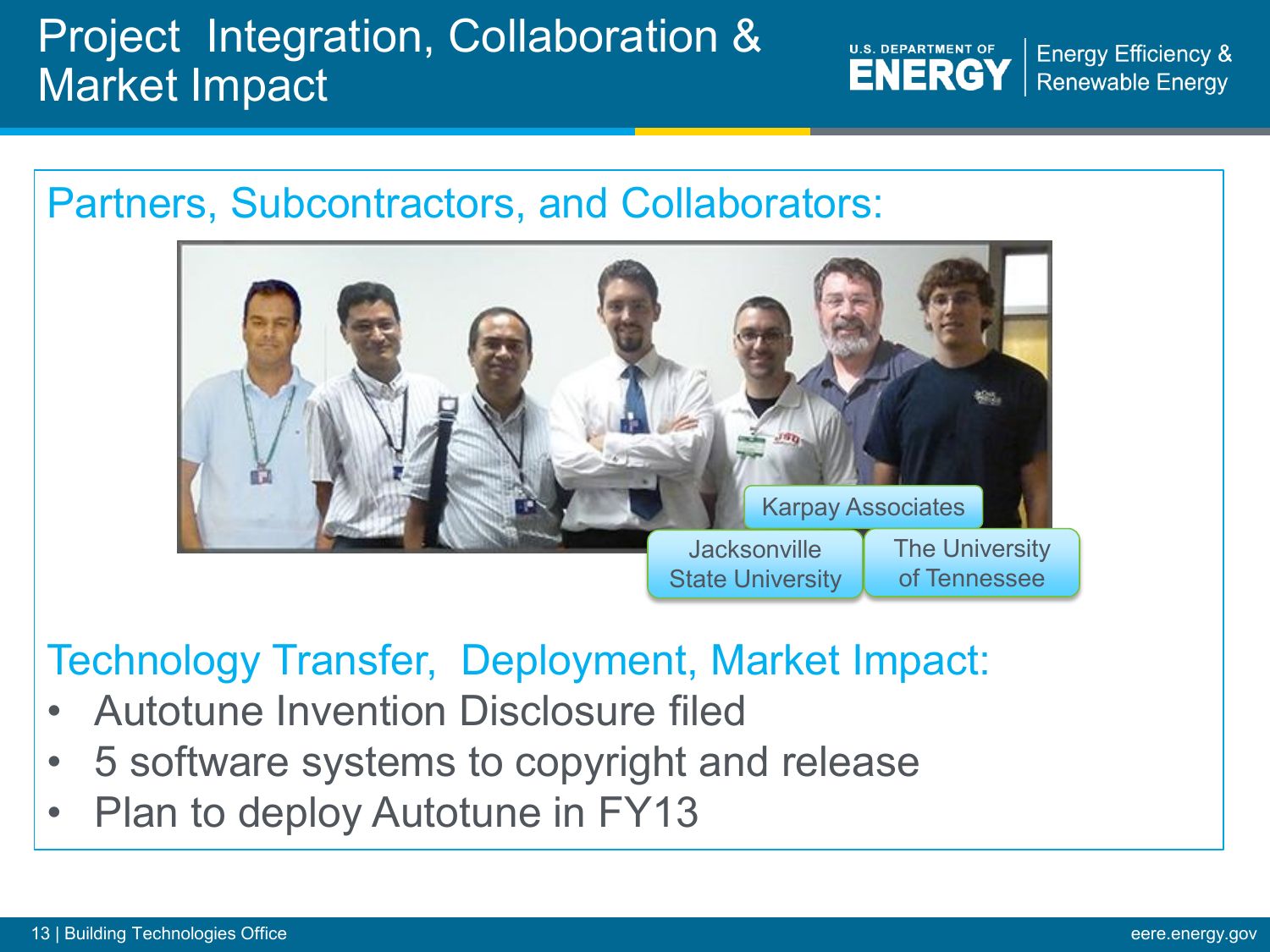# Project Integration, Collaboration & Market Impact

**U.S. DEPARTMENT OF ENERGY** 

**Energy Efficiency & Renewable Energy** 

### Communications (selected):

**1 PhD Dissertation, 2 journals, 5 conference, 6 submitted soon, 5 internal reports (250+ pages) Published:**

- New, Joshua R., Sanyal, Jibonananda, Bhandari, Mahabir S., Shrestha, Som S. (2012). "Autotune EnergyPlus Building Energy Models." In *Proceedings of the 5th National SimBuild of IBPSA-USA*, International Building Performance Simulation Association (IBPSA), Aug. 1-3, 2012. [\[PDF pre-print\]](http://web.eecs.utk.edu/~new/publications/2012_SimBuild.pdf)
- Sanyal, Jibonananda, Al-Wadei, Yusof H., Bhandari, Mahabir S., Shrestha, Som S., Karpay, Buzz, Garret, Aaron L., Edwards, Richard E., Parker, Lynne E., and New, Joshua R. (2012). "Poster: Building Energy Model Calibration using EnergyPlus, Machine Learning, and Supercomputing." In *Proceedings of the 5th National SimBuild of IBPSA-USA*, International Building Performance Simulation Association, Aug. 1-3, 2012. [[PDF](http://web.eecs.utk.edu/~new/publications/2012_SimBuild_poster.pdf)] **Accepted:**
- Garrett, Aaron, New, Joshua R., and Chandler, Theodore. "Evolutionary Tuning of Building Models to Monthly Electrical Consumption". ASHRAE Conference in Denver, CO, June 22-26, 2013.
- Sanyal, Jibonananda and New, Joshua R. "Simulation and Big Data Challenges in Tuning Building Energy Models". IEEE Workshop on Modeling and Simulation of Cyber-Physical Energy Systems, May 2013. **Planned/submitted:**
- Edwards, Richard E., New, Joshua R., and Parker, Lynne E. "Constructing Large Scale EnergyPlus Surrogates from Big Data". To be submitted to Energy & Buildings Journal, 2013.
- Garrett, Aaron and New, Joshua R. "Scalable Evolutionary Tuning of Building Models to Multiple Channels of Sub-Hourly Data". To be submitted to ASHRAE, New York City, NY, Jan. 18-22, 2014.
- **Internal:**
- Edwards, Richard E., and Parker, Lynne E. (2013). "MLSuite FY2012 Final Report". 68 pages
- Garrett, Aaron and New, Joshua R. (2012). "An Evolutionary Approach to Parameter Tuning of Building Models". 68 pages
- Edwards, Richard E., New, Joshua R., and Parker, Lynne E. (2012) "Approximate l-fold cross-validation with Least Squares SVM and Kernel Ridge Regression". 9 pages